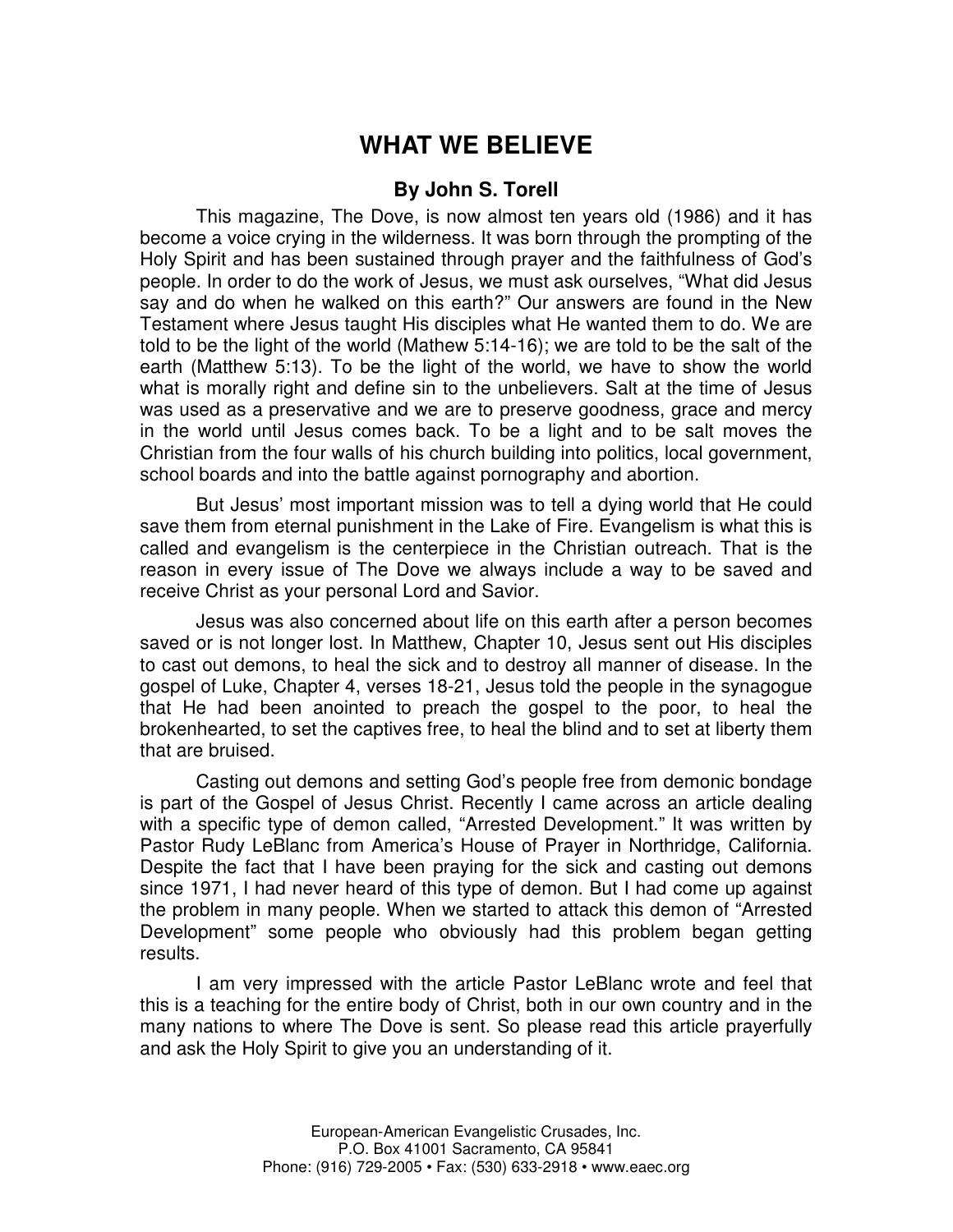## **Spirits of Arrested Development**

## **By Pastor Rudy LeBlanc**

There has been very little said on the spiritual, physical and mental development of our children pursuant to Biblical principles. Since most of us were never scripturally trained or nurtured by our parents, we can hardly expect perfectly trained children.

However, biblical discipline in the lives of ourselves and our children will help build the character of God in us and our descendants as well. The process of training our children in the nurture and admonition of the Lord begins when the child is in the womb, right after conception. At that time, the father can pray over the mother's womb and speak words of life to the unborn child. He can do this by reading scripture, comforting the new life, and welcoming it as a great prize to the family and not as an intruder. When the child is born, the process is continued. Both parents should take a strong role in instructing the child.

*Therefore my people are gone into captivity, because they have no knowledge: and their honourable men are famished, and their multitude dried up with thirst.* Isaiah 5:13

Our goal must be to fill them with Jesus at an early age. If our parents were negligent in training, instructing us in the character of God, we can now change the cycle for our descendants!

*Train up a child in the way he should go: and when he is old, he will not depart from it.* Proverbs 22:6

All children are important in God's eyes, even those that are still in the womb. Parents are responsible for the education and instruction of their children, not schools or government as many find comfort in believing. If parents perform their biblical responsibilities toward their children, when the temptations of the world come, the children will be able to take a firm stand against those temptations as the character of God has been ingrained in them. Our obedience in training our children in the nurture and admonition of the Lord will result in a child who now can independently respond to all temptation from Satan with a strong, "NO, I CAN'T DO THAT BECAUSE I BELONG TO JESUS CHRIST!" (1 Timothy 3:14-17)

Satan is also interested in our children, he likes to get them young, working against both parents and children to get them off the righteous track (John 10:10). The devil comes to steal, kill and destroy. God warns us that the Devil is dangerous. We are not to run from him, but respect the danger he presents.

A woman of 36 attended a healing and deliverance prayer meeting five years ago with her mother. This woman's mother was instrumental as a dedicated prayer warrior in setting her daughter free from many demonic difficulties.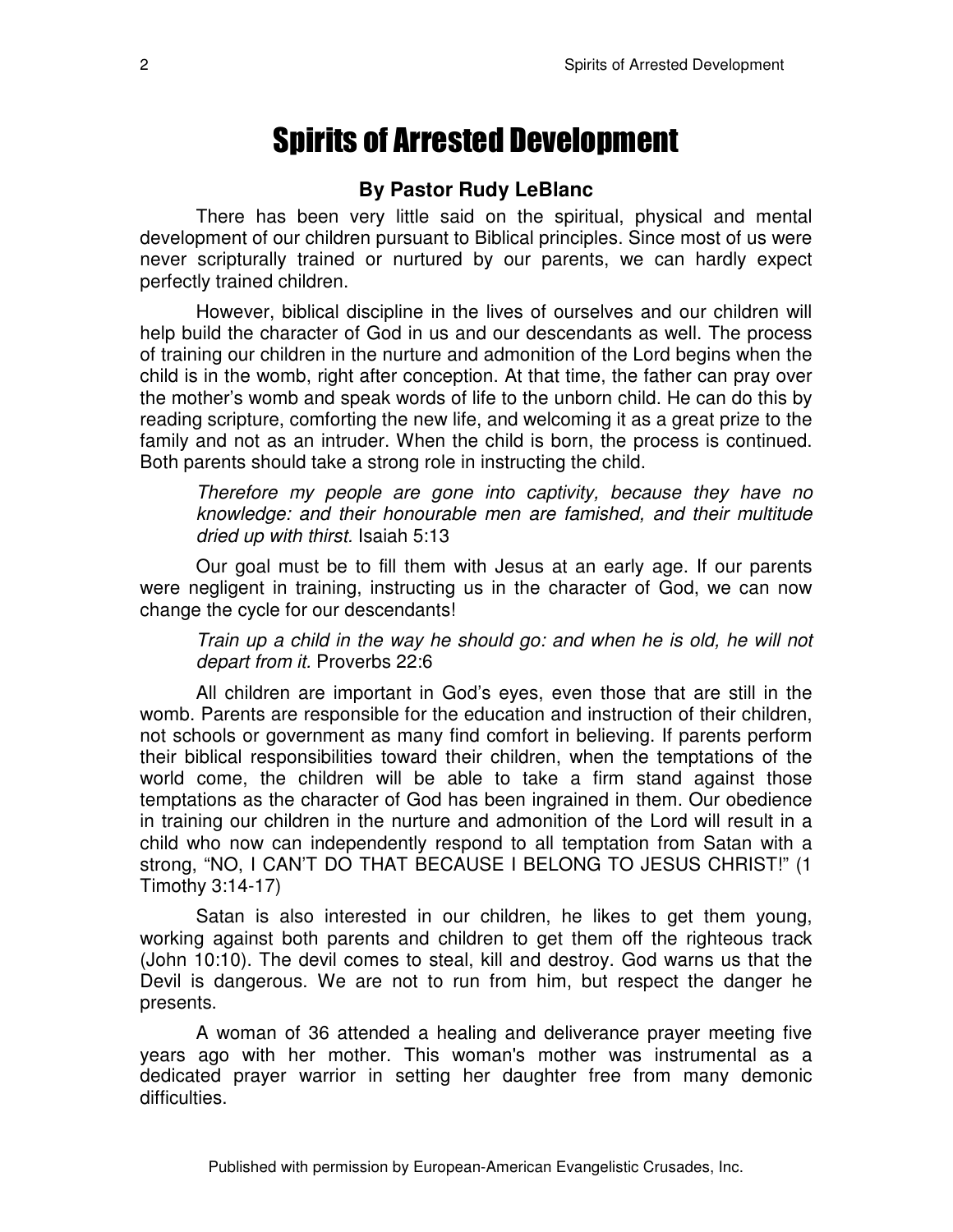As a child the daughter had been dedicated to Satan's work in a ritual by her father, a respected professional businessman who was deeply involved in witchcraft unbeknownst to his wife. A demon manifested in this woman stating that as a little girl she had been placed in a coffin as part of the ceremony of dedication. Although the father was in the sight of God, the spiritual covering and protector of his child, he was the very one who opened her to demonization. These cruel demons quickly began their work of destruction both in the child and her mother. Torment and suffering is not new to them, for they had increasing problems over the years.

After attending a few services at America's House of Prayer and learning about deliverance, the loving mother began to pray deliverance for her daughter at home. The daughter slowly began to improve. One of the most spectacular breakthroughs that she received was deliverance from a ruling spirit called "Arrested Development."

It took the mother five hours of intense deliverance prayer, constantly pounding the demonic kingdom with all that she knew about spiritual warfare, to break her daughter free of this mean taskmaster. The breakthrough was not accomplished until all the supporting demons, or underlings as we like to call them, were cast out prior to this session of prayer.

We are now going to summarize what the prince of arrested development said under the intense pressure of deliverance prayers.

*Ye are of your father the devil, and the lusts of your father ye will do. He was a murderer from the beginning, and abode not in the truth, because there is no truth in him. When he speaketh a lie, he speaketh of his own: for he is a liar, and the father of it.* John 8:44

We preface this by saying that demons are liars, and are not to be consulted or considered authoritative. However, we gleaned enough useful information from this demon that many successful deliverances in open sessions followed.

The function of this demon is to arrest development in a young person, always bringing them back to age 13 and younger. He claims to have authority over homosexual spirits for they enter before age 13. He claims to have authority over spirits influencing a girl to be a tomboy to please her father, the demon will stir up the desire through the spirits passed on by ancestral curses, or may enter by molestation, incest, or even rape.

The lesbian spirit is under the control of arrested development and begins to operate at the age of 13. This powerful demon claims the lesbians and homosexuals are really 13 years old. The demon is also called the chronic prince of arrested development.

The demon involved in the deliverance of the woman mentioned above wanted to kill her in the womb. Therefore he tried to bring he back to age zero where she was floating in the womb. He also operated through suffocation, drowning, choking, obstruction of breathing, difficult pregnancy and crib death.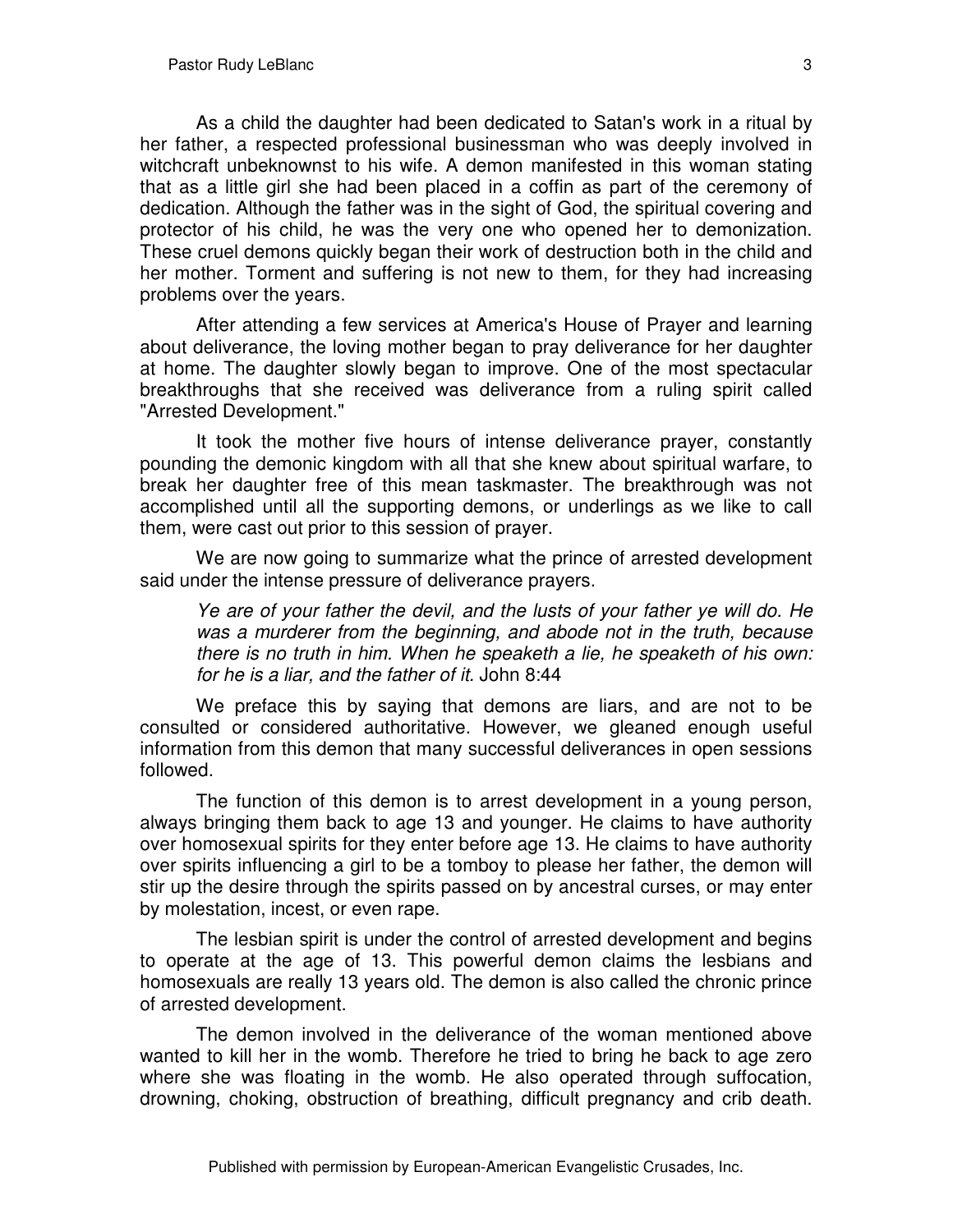He tried to have her put things hastily in her mouth, so she would choke on candy and food.

In general the person infested by these demons will age normally onthe outside but be immature on the inside. Arrested development spirits claim to be sent by Satan personally. The demon stops progress past age 13 and brings the victim to any age it wants from zero to 13. The effects are devastating. At age 13 a person's too young to work and can't hold a job. The victim is unable to deal with the problems of an adult, becomes a job hopper and unreliable.

The arrested development spirit does not hinder the person from learning in school or affect the person's studies. But, as in the case of the woman who got deliverance, the spirit would not allow her to make plans for marriage or have children; for at 13, you are too young to marry or even date. It would make her cry like a two year old and embarrass her. The spirit got this woman to be skinny like an eight year old and influenced her to dress like a boy, be sloppy, unkempt, slouch, and walk like a boy. The spirit operated to frustrate the woman by urging her to take a part-time job after school. However she was unable to cope with it due to the insecurity of being 13 years old. Most persons with arrested development are unable to marry, but even if they do it does not last. Thirteen is even too young to babysit. The person's always waiting, waiting till next year.

The demon claimed to be able to enter anyone that has demons already. He makes them take drugs to be passive and sleep for hours at a time. He has a prjnce and a deputy who lives in the mind of the person to make sure that they do not advance past age 13. At age 36, this woman who experienced the deliverance was prevented from thinking past age 13. Even her professor at the university she attended stated that she acted like 19 going on 13.

Note that retarded persons are not immature. They work and some get married. They are slow learners and are hindered from learning by disabilities, but they do not have arrested development.

Those who collect dolls and stuffed animals as grown-ups are arrested in their development. They do childish things such as playing with toys on their desks when at work. The demon also causes a person to drink. It causes a person to have temper tantrums in order to have their own way. A drug user will have arrested development, unable to solve daily problems.

Also those that run a lot and feverishly exercise all the time have arrested development. Actors and actresses have arrested development. They act like 13 or younger. They are fickle and cannot stay married. Thirteen year old's are unable to make decisions when shopping. Even cooking and cleaning is a problem for them as they still want to be dependent on someone and will sometimes marry a person that will fill this role.

A range of behavior characterizes a person with arrested development; the demon causes a one year old to scream for attention. A two year old screams, throws temper tantrums and also puts things in his or her mouth. At nine years old the child may be attracted to a molester. At eleven he causes the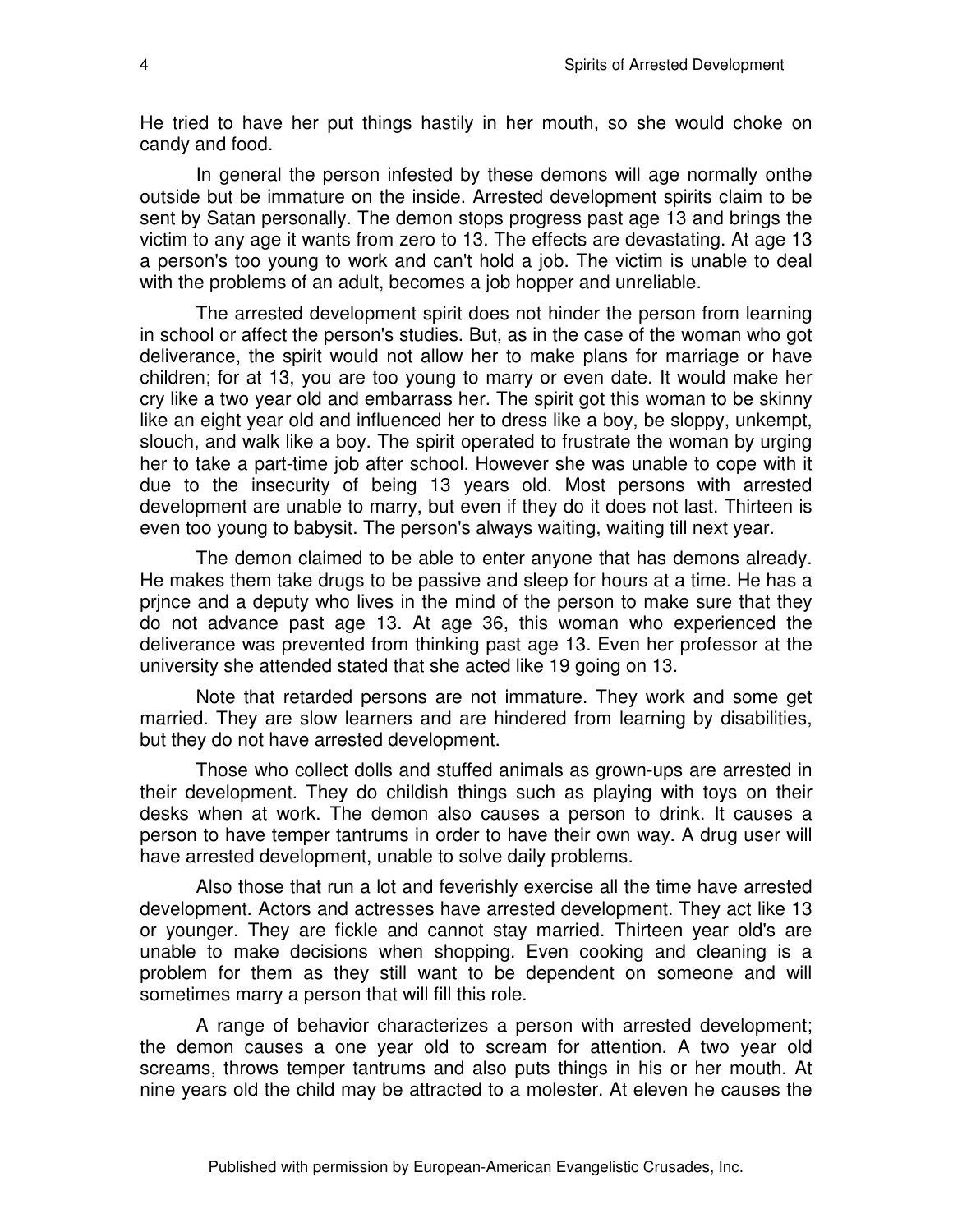girl to be scrawny and gawky looking. At twelve years old he embarrasses her because of her periods and emphasizes any ugliness in her body. The demon makes the young girl believe that she is dirty and will never be able to clean herself.

Arrested development has many friends in prisons and he causes the criminal to go back on the streets and commit the same crimes again. Arrested development manifests in the person to keep their understanding at age zero to ten. Such persons are unable to learn from experience. Arrested development has a ten year old cousin called Chronic offender. A related spirit too is anorexia nervosa which causes anorexia between ages zero to eight. The girl doesn't want to grow up and have a period, face the responsibilities of life and the world.

Arrested development spirits operate in the mind. As believers we are to take the authority of Jesus Christ and cut across the network of demonic communication giving the wrong signals to our mind, will and emotions. As we receive deliverance from these spirits, we can be free of their influence and bondage. Arrested development demons are a grouping of demons recently exposed in deliverance prayers and this is not an exhaustive study of demonization. By the world's standards most psychiatrists would diagnose arrested development as a mental disease and prescribe medication and therapy.

*When I was a child, I spake as a child, I understood as a child, I thought as a child: but when I became a man, I put away childish things.* I Corinthians 13:11

Parents have the responsibility of allowing their children to grow up.

- 1. **"Speaking like a child."** We all know adults and parents who speak like children and many act foolish and irresponsibly.
- 2. **"Understanding like a child."** There are many people with no scriptural knowledge who ignorantly continue in their confusion.
- 3. **"Thinking like a child."** These people find it difficult to react to the conditions around them. They are unable to participate in life, so many are not sociable outside their small circle of friends.

*By faith Moses, when he was born, was hid three months of his parents, because they saw he was a proper child; and they were not afraid of the king's commandment. By faith Moses, when he was come to years. refused to be called the son of Pharaoh's daughter; choosing rather to suffer affliction with the people of God, than to enjoy the pleasures of sin for a season;* Hebrews 11:23-25

Pharaoh's daughter received Moses when he was three months old. She proceeded to have his real mother nurse him. Exodus 2:7-10. Yet Moses had enough of the proper scriptural training in the short time he spent with his mother that it superseded his formal Egyptian training to become in all probability the Pharaoh of Egypt.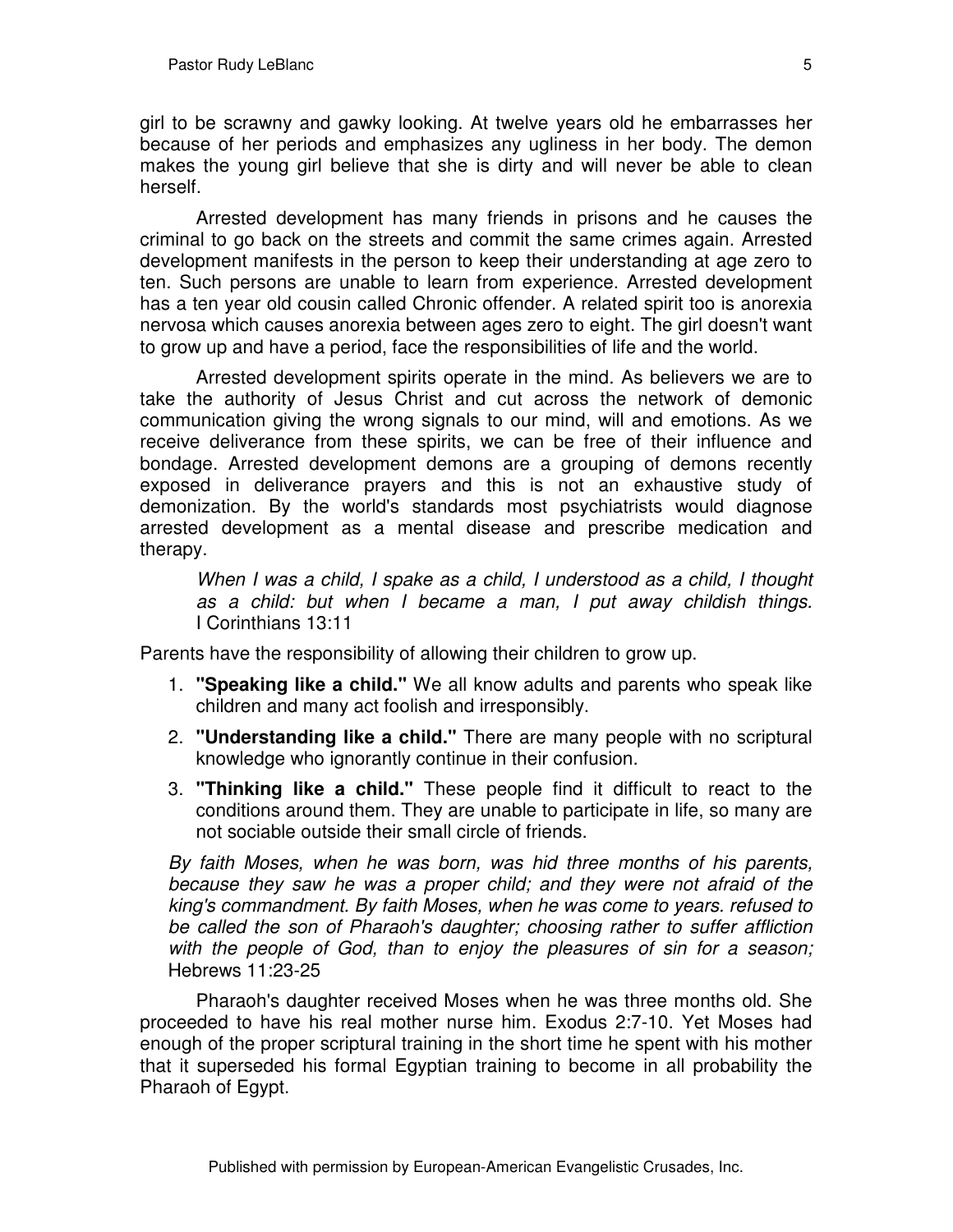Even single mothers are able to raise godly children; an example of this was Timothy who was raised by his godly mother and grandmother; these women were spiritual giants approved by the Apostle Paul. Joseph was sold into slavery by his brothers and later was raised up to be a mighty, wealthy and influential ruler; yet could not forget the godly influence of his father Jacob and mother Rachel and scriptural teachings.

*Surely I have behaved and quieted myself as a child that is weaned of his mother: my soul is even as a weaned child.* Psalm 131:2

*Even a child is known by his acts, whether or not what he does is pure and right.* Proverbs 20:11

A child's acts may show signs of stubbornness and rebellion and the possible need for correction. Jesus loved the little children and warned us not to stop them trom coming to Him.

*But Jesus called them unto him, and said, Suffer little children to come unto me, and forbid them not: for of such is the kingdom of God.* Luke 18:16

This can be taken to mean that parents ought not to hinder their children from coming to Jesus. To facilitate this, the parents need to teach scripture daily and give needed correction. Jesus himself astonished the wise men with his knowledge. The education of our children is our responsibility. Yet most parents tall short of this responsibility; there has been no scriptural discipline or correction and very little of the word of God taught to children.

*Withhold not correction from the child: for if thou beatest him with the rod, he shall not die. Thou shalt beat him with the rod, and shalt deliver his soul from hell.* Proverbs 23:13-14

If parents do their job, God makes them a promise that their children will not die. If we want better lives for our children, then we need to regularly practice correction of children. Single parents, you may also find help in correcting your children through the pastor and elders of your church who are obligated to help you with their education and discipline.

Parents, if there is something you don't like in your children, you may have the same problem. Correction may have to start with you. (The fruit rarely falls far from the tree). Most of us can see our parents in us, for good or bad.

*The rod and reproof give wisdom: but a child left to himself bringeth his mother shame. Correct thy son and he shall give thee rest: yea, he shall give delight unto thy soul.* Proverbs 29:15, 17

What all parents want is for their children to do well, respect them and experience abundant peace in every area of their lives.

*Fathers, provoke not your children to anger, lest they be discouraged.* Colossians 3:21